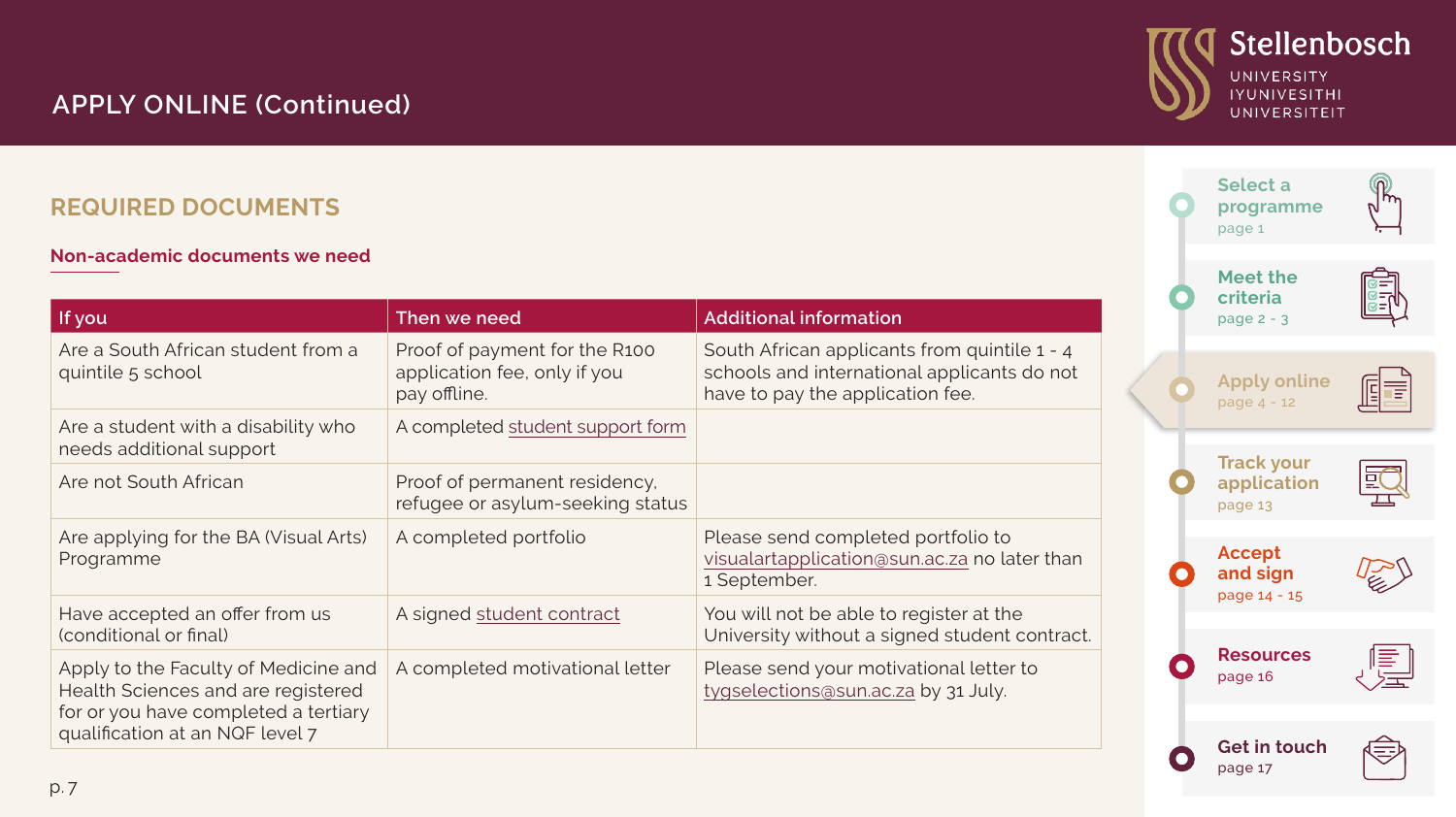

مضر<br>G

 $\sqrt{10}$ 

**[programme](#page--1-0)** [page 1](#page--1-0) 

 $\widetilde{\mathcal{F}}$ 

[page 17](#page-10-0)

## **APPLY ONLINE (Continued)**

#### Academic documents we need if you are **in your final school year**

| If you are                             | Then we need                                                                           | <b>Additional information</b>                                                                                                                                                                                  |  | Meet the                                    |     |
|----------------------------------------|----------------------------------------------------------------------------------------|----------------------------------------------------------------------------------------------------------------------------------------------------------------------------------------------------------------|--|---------------------------------------------|-----|
| In the South African school<br>system. | Final grade 11 assessment<br>results as per the Department<br>of Education guidelines. |                                                                                                                                                                                                                |  | criteria<br>page $2 - 3$                    | Fis |
| In an international school<br>system   | Grade 11 results (pre-final)<br>and final-year school subjects<br>with levels.         | If you are enrolled in an international school system, for<br>example, Cambridge, International Baccalaureate (IB)<br>or a USA High School Diploma, you must apply using<br>grade 11 (pre-final year) results. |  | <b>Apply online</b><br>page 4 - 12          | 喧喜  |
|                                        |                                                                                        | Only if you do not have grade 11 (pre-final) results,<br>should you submit predicted results provided by<br>the school.                                                                                        |  | <b>Track your</b><br>application<br>page 13 | EC  |
|                                        |                                                                                        | Please also supply an official list of subjects taken in<br>the final year of school (grade 12/13) with levels for<br>the official subjects, including rewrites (confirmed by                                  |  | Accept<br>and sign<br>page 14 - 15          |     |
|                                        |                                                                                        | the school), e.g. a report, a letter from the school or<br>a statement of entry.                                                                                                                               |  |                                             |     |
|                                        |                                                                                        | To ensure you meet the requirements for<br>Matriculation Exemption, please visit the Universities                                                                                                              |  | <b>Resources</b><br>page 16                 |     |
|                                        |                                                                                        | South Africa website http://mb.usaf.ac.za for more<br>information on Matriculation Exemption.                                                                                                                  |  | Get in touch                                |     |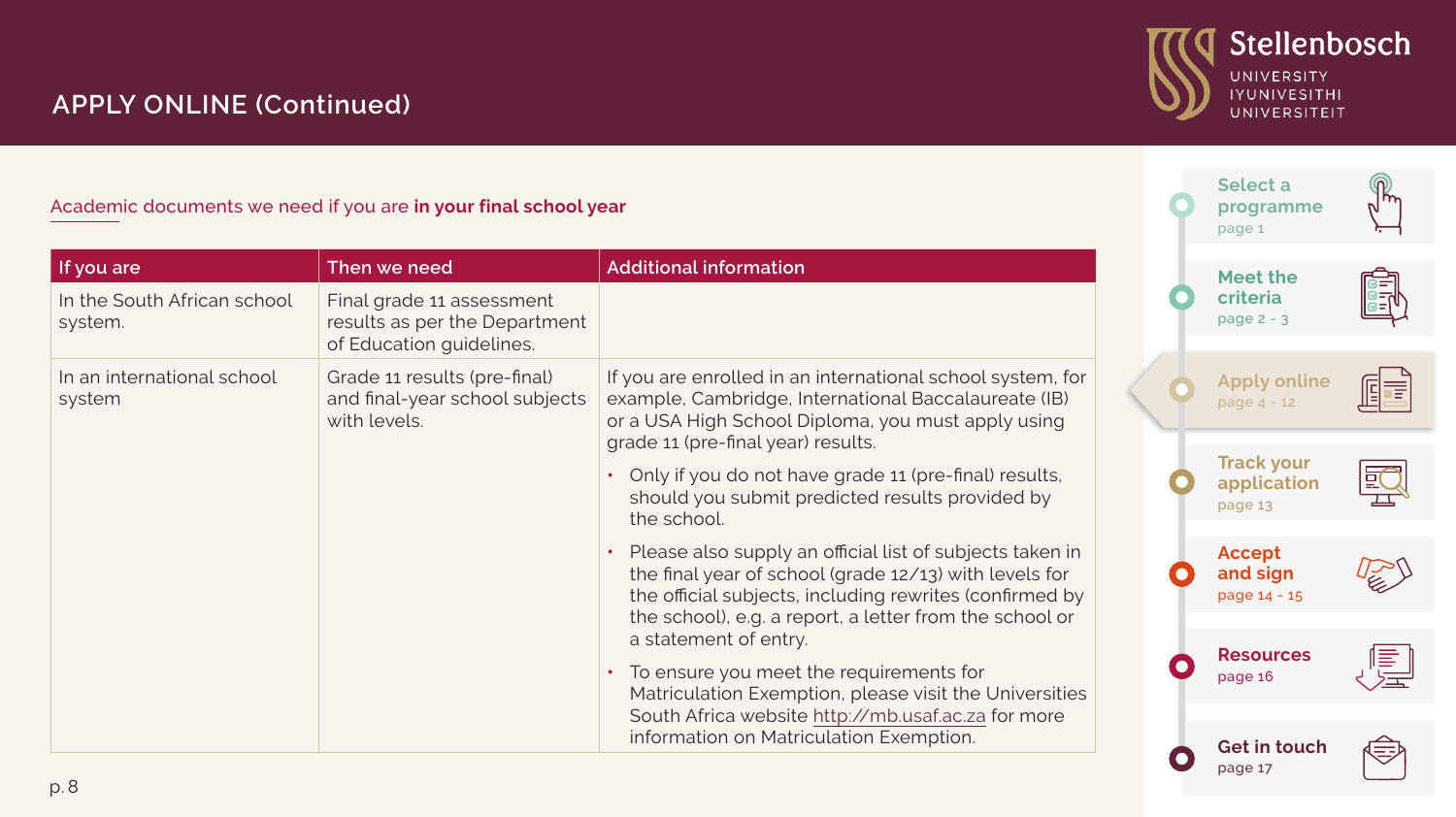# Stellenbosch UNIVERSITY<br>IYUNIVESITHI<br>UNIVERSITEIT

مضر<br>G

 $\sqrt{10}$ 

**[programme](#page--1-0)** [page 1](#page--1-0) 

(W)

# **APPLY ONLINE (Continued)**

Academic documents we need if you **have completed your final school year**

| If you                                                                  | Then we need                                                                                                                                                             | <b>Additional information</b>                                                                                                                                                                                                                                                                                                            |                                             | Meet the                                    |    |
|-------------------------------------------------------------------------|--------------------------------------------------------------------------------------------------------------------------------------------------------------------------|------------------------------------------------------------------------------------------------------------------------------------------------------------------------------------------------------------------------------------------------------------------------------------------------------------------------------------------|---------------------------------------------|---------------------------------------------|----|
| In the South African<br>school system.                                  | National Senior Certificate<br>(NSC) or IEB/Statement of<br>symbols of final school results.                                                                             |                                                                                                                                                                                                                                                                                                                                          |                                             | criteria<br>page $2 - 3$                    |    |
| In an international<br>school system                                    | Final school results from<br>the International Curriculum<br>(Cambridge International,                                                                                   | Cambridge applicants must also include O level or<br>IGCSE/GCSE certificates.<br>• You must meet the requirements set by Universities South                                                                                                                                                                                              |                                             | <b>Apply online</b><br>page 4 - 12          | Ē  |
| International Baccalaureate,<br>etc.), including School of<br>Tomorrow. | Africa (USAf) for Matriculation Exemption for that system by<br>the time you register. Please see http://mb.usaf.ac.za and<br>select the relevant country's information. |                                                                                                                                                                                                                                                                                                                                          | <b>Track your</b><br>application<br>page 13 | 豇                                           |    |
|                                                                         |                                                                                                                                                                          | If you follow the American high school system, you must<br>provide the necessary exemption documents as per the USAf<br>website at https://mb.usaf.ac.za/united-states-of-america/.                                                                                                                                                      |                                             | Accept<br>and sign                          |    |
|                                                                         |                                                                                                                                                                          | It usually is only possible to apply for a formal certificate of<br>University Exemption during your first year of registration, so<br>you might not yet have it available when you register for the<br>first time. You will, however, be able to register, if you qualify<br>for Matriculation Exemption as assessed by the University. |                                             | page 14 - 15<br><b>Resources</b><br>page 16 | F. |
| An applicant from<br>any school system                                  | Additional subject and rewrite<br>results.                                                                                                                               | Upload the additional results with your initial grade 12 results as<br>one document.                                                                                                                                                                                                                                                     |                                             | <b>Get in touch</b><br>page 17              | 今  |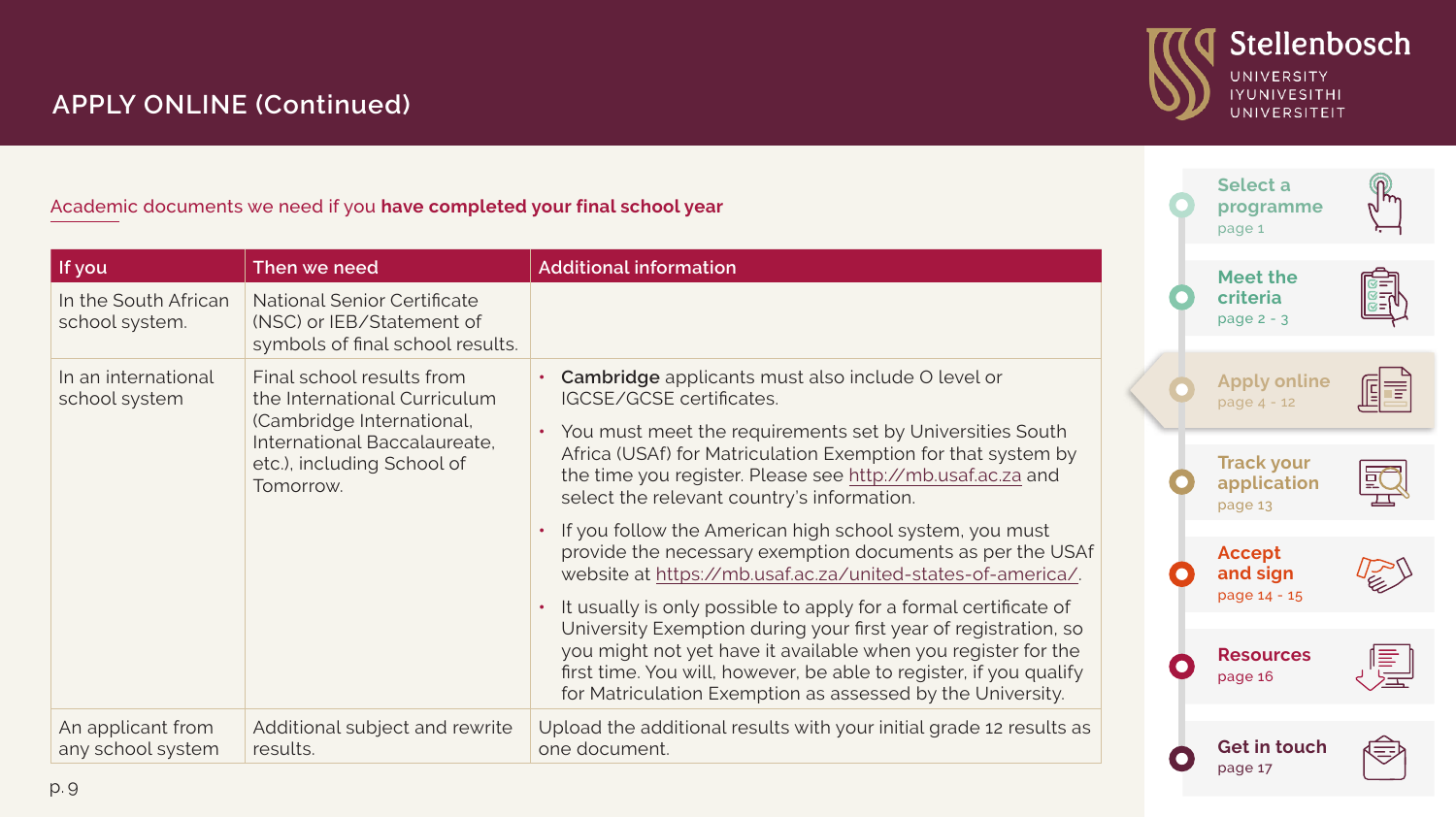

سمبر<br>Selection<br>On the above a red of the above a *a* 

 $\sqrt{10}$ 

**[programme](#page--1-0)** [page 1](#page--1-0) 

 $\widetilde{\mathfrak{m}}$ 

## **APPLY ONLINE (Continued)**

Academic documents we need if you **are currently enrolled at a tertiary institution** (including Stellenbosch University)

| l What we need                                                                  | <b>Additional information</b>                                                                                                                     |  |  | Meet the                           |               |
|---------------------------------------------------------------------------------|---------------------------------------------------------------------------------------------------------------------------------------------------|--|--|------------------------------------|---------------|
| Final school-leaving results                                                    | Refer to the information that we require for various school<br>systems in the information for applicants who have<br>completed their school year. |  |  | criteria<br>page $2 - 3$           | E             |
| Proof of registration                                                           | Including a list of subjects you are enrolled for with<br>provisional grades if available when you apply.                                         |  |  | <b>Apply online</b><br>page 4 - 12 | FF            |
| Full academic transcript for each academic year<br>completed, including grades. | We do not accept online results obtained from self-<br>service portals.                                                                           |  |  | <b>Track your</b>                  | $\Rightarrow$ |

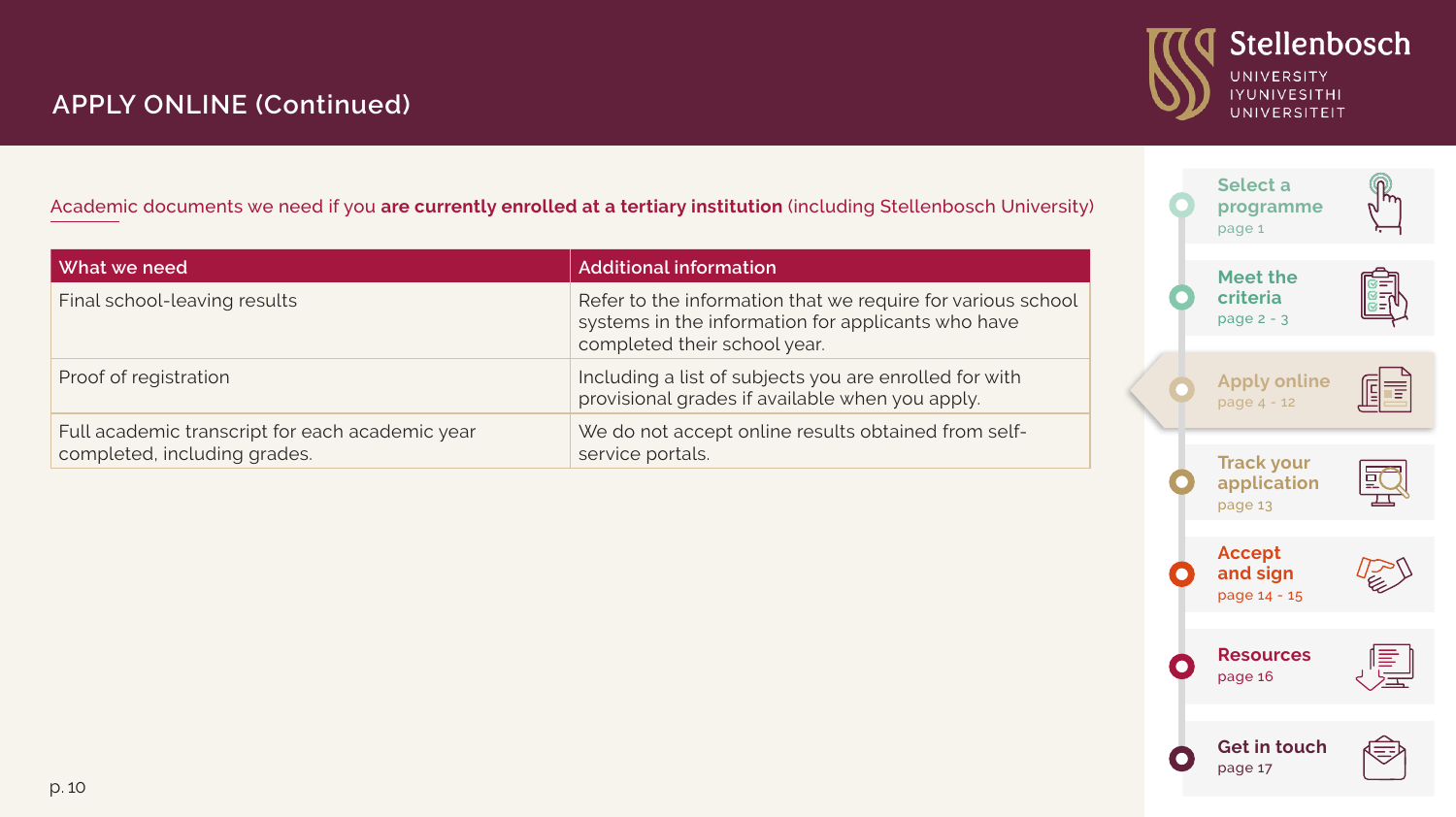

مضر<br>Dec

 $n \sqrt{n}$ 

侗 Έ

巨

匡

**[programme](#page--1-0)** [page 1](#page--1-0) 

(W)

[page 17](#page-10-0)

# **APPLY ONLINE (Continued)**

Academic documents we need if you **have completed a tertiary qualification** (including at Stellenbosch University)

| What we need                                                                                                                                            | <b>Additional information</b>                                                                                                                                                                                                                             | Meet the                         |                   |
|---------------------------------------------------------------------------------------------------------------------------------------------------------|-----------------------------------------------------------------------------------------------------------------------------------------------------------------------------------------------------------------------------------------------------------|----------------------------------|-------------------|
| Relevant certificates and full academic transcript for each year<br>of enrolment, including grades.                                                     | Guidelines for supporting documents:<br>Copies of your original documents must be<br>$\bullet$                                                                                                                                                            | criteria<br>page $2 - 3$         |                   |
| Diploma(s) and full academic transcript for each year of<br>enrolment, including grades.                                                                | stamped and signed by the awarding school,<br>institution, notary public, or a Commissioner                                                                                                                                                               | <b>Apply online</b>              |                   |
| B degree certificate(s) and full academic transcript for each year<br>of enrolment, including grades.                                                   | of Oaths. If you use Postal or Police services,<br>please ensure that the stamp includes the<br>date, name, signature, and rank of the officer.<br>We do not accept online results obtained<br>$\bullet$<br>from self-service portals.                    | page $4 - 12$                    |                   |
| Honours degree certificate(s) and full academic transcript for<br>each year of enrolment, including grades.                                             |                                                                                                                                                                                                                                                           | <b>Track your</b><br>application |                   |
| Master's degree certificate(s) and full academic transcript for<br>each year of enrolment, including grades (where applicable).                         |                                                                                                                                                                                                                                                           |                                  | page 13<br>Accept |
| Doctoral degree certificate(s) PLUS full academic transcript for<br>each year of enrolment, including grades (where applicable).                        |                                                                                                                                                                                                                                                           | and sign<br>page 14 - 15         |                   |
| If your final degree certificate is not available when you apply,<br>please provide us with official proof that you have completed the<br>qualification | For international qualifications, the proof of<br>completion should not be older than five years<br>from the date the degree was conferred. For South<br>African Higher Education Institutions, proof of<br>completion should not be older than one year. | <b>Resources</b><br>page 16      |                   |
|                                                                                                                                                         |                                                                                                                                                                                                                                                           | <b>Get in touch</b>              |                   |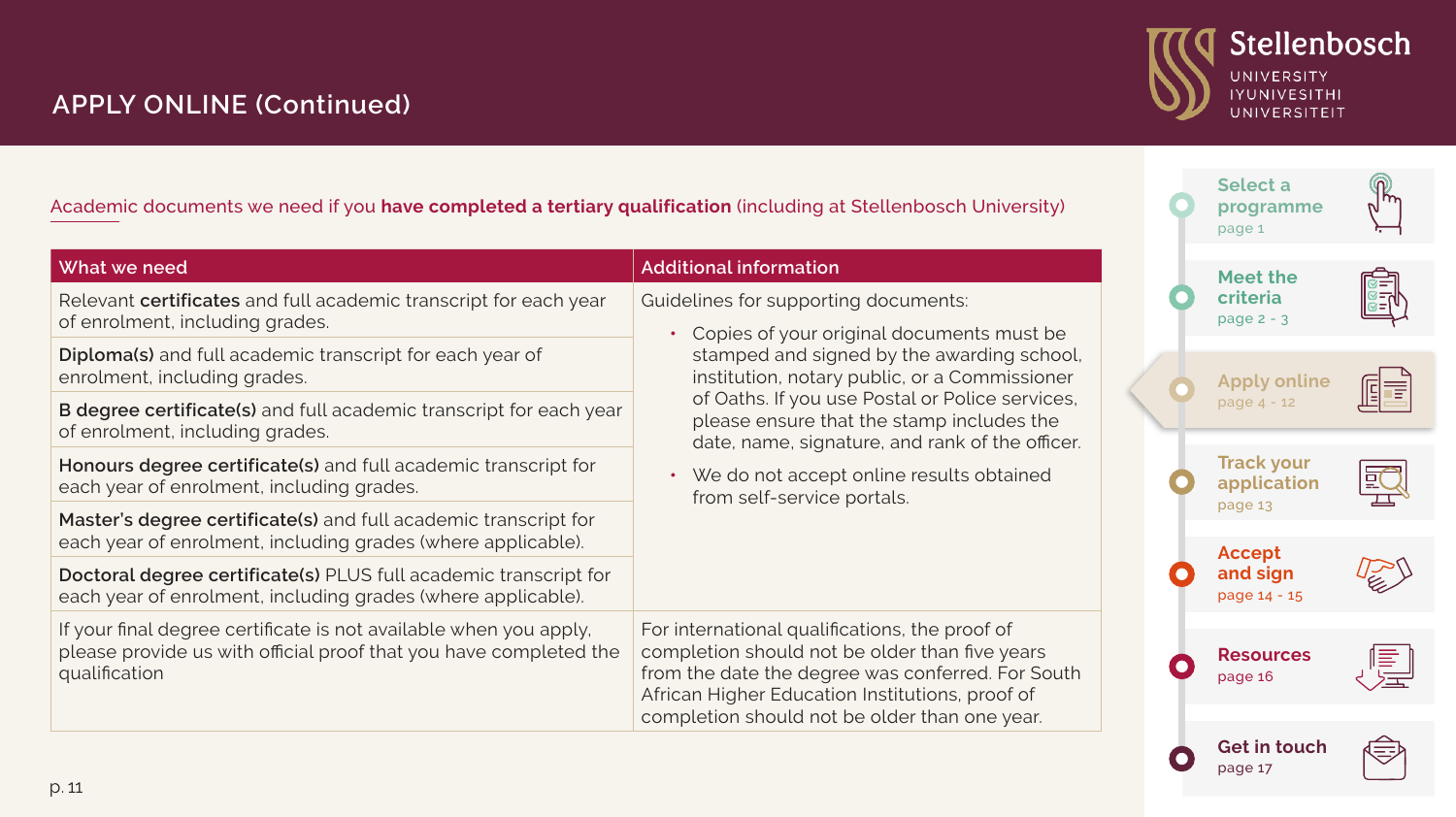# **APPLY ONLINE (Continued)**

### **SUBMIT YOUR APPLICATION**

When you have completed the application form and attached all your supporting documents, you are ready to submit your application!

You will receive an e-mail that confirms that we have received your application. All the e-mails we send you will also be available on the Applicant Portal.

We'll contact you using the e-mail address and phone number you provided to let you know whether your application has been successful.



**How do I change my programme selection after I have submitted my application?**

You need to send an e-mail to our Client Services at [info@sun.ac.za.](mailto:info%40sun.ac.za?subject=Change%20of%20Programme%20Selection) But keep an eye on those closing dates. Once applications are closed, the Faculty will decide whether they could accommodate your request based on the number of places available.



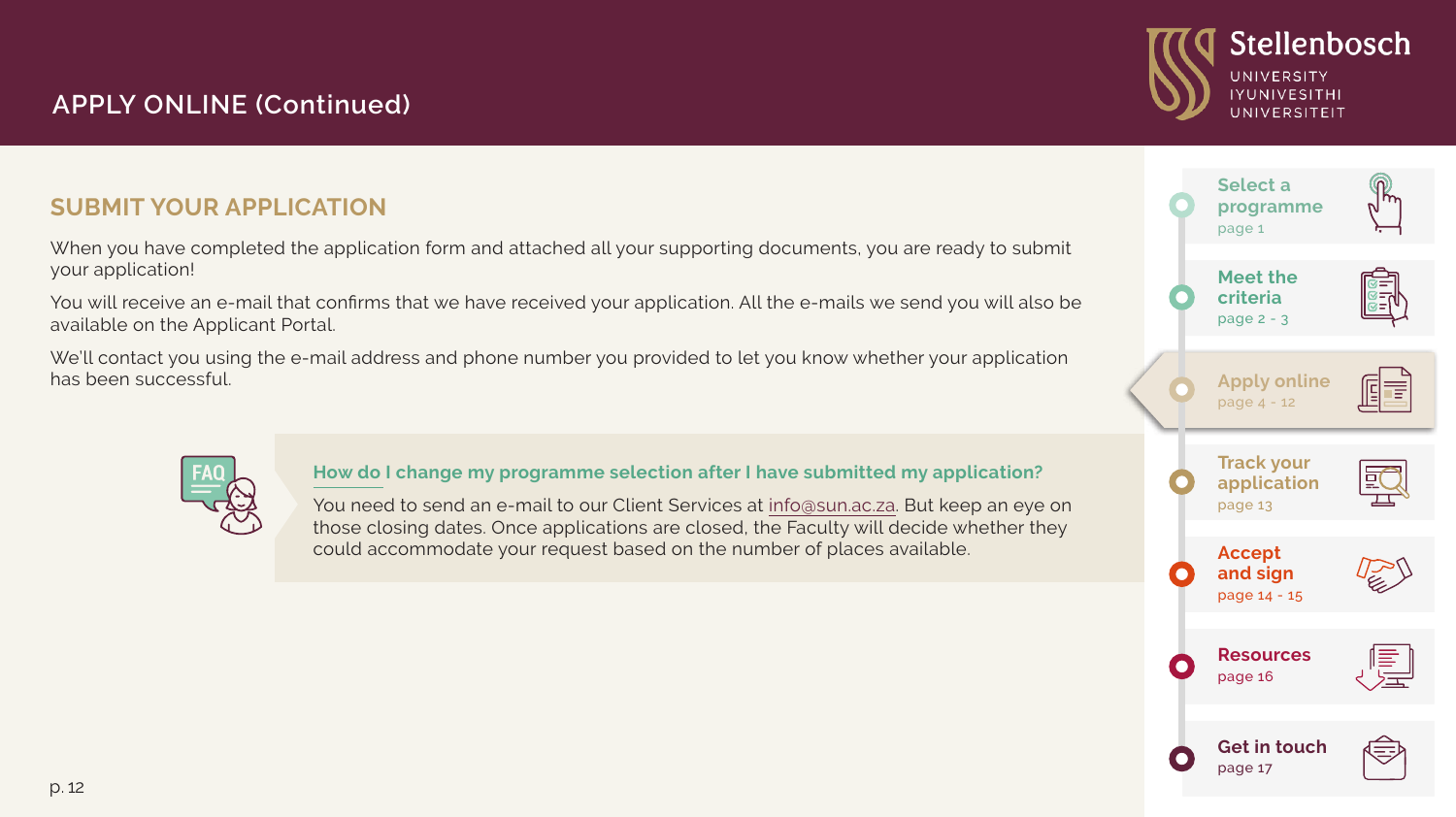# <span id="page-6-0"></span>**TRACK YOUR APPLICATION STATUS**

Log in to the [Applicant Portal](https://student.sun.ac.za/applicant-portal/#/auth/login) to track your application status and make sure there is no outstanding information. Use your username (e-mail address) and password to log in.



**Selec[t a](#page--1-0)  [programme](#page--1-0)** [page 1](#page--1-0) 

UNIVERSITY **IYUNIVESITHI** UNIVERSITEIT

Stellenbosch

**[Meet the](#page--1-0) [criteria](#page--1-0)**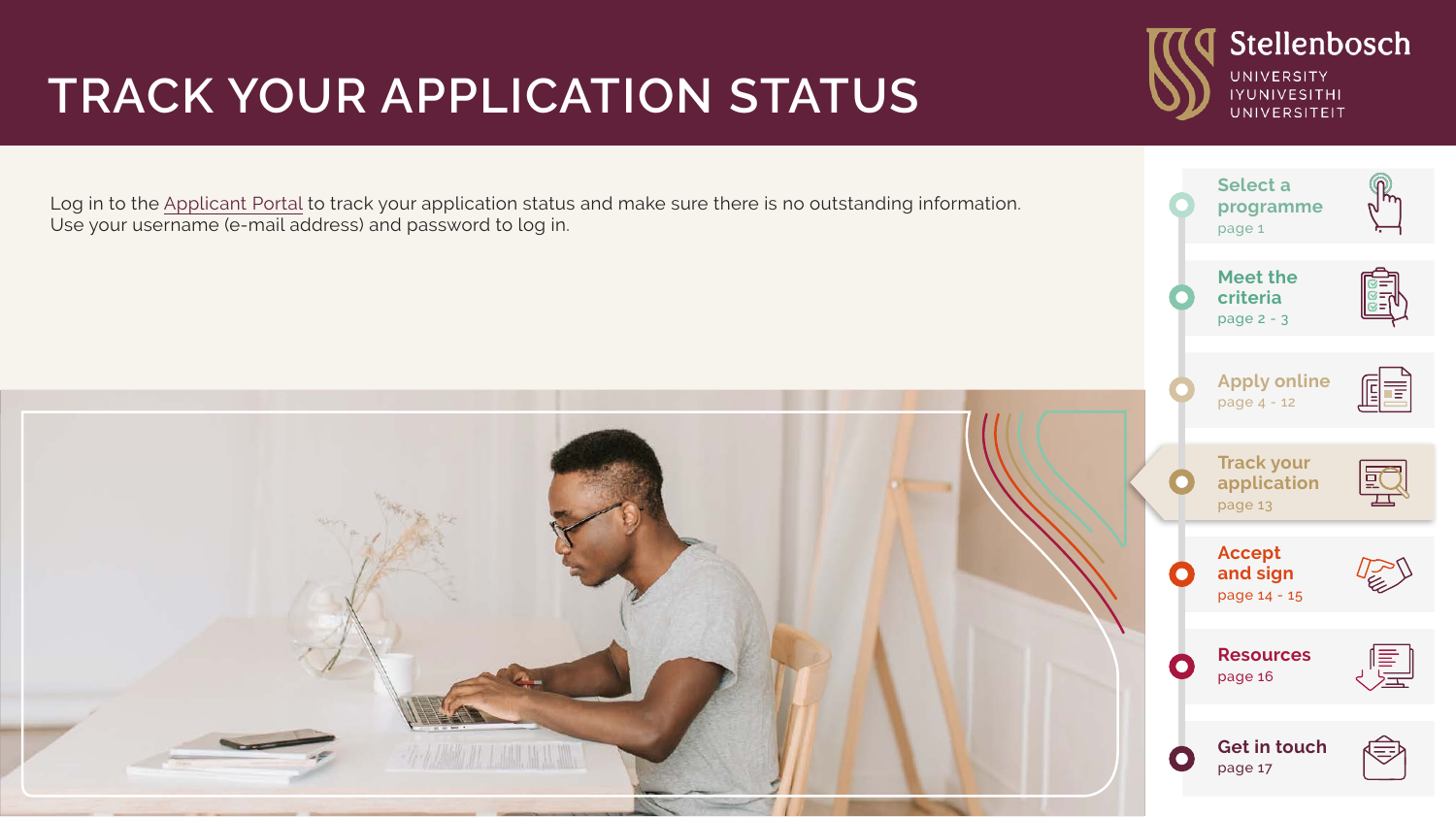# <span id="page-7-0"></span>**ACCEPT OUR OFFER AND UPLOAD YOUR SIGNED CONTRACT**

### **RECEIVING MULTIPLE OFFERS**

If you have applied for more than one programme, you may receive more than one offer from us. You may only accept one offer.

#### **CONDITIONAL OFFERS**

If you apply with your grade 11 results, we may admit you on the condition that you pass your final National Senior Certificate (NSC) or equivalent exam and that your results meet the programme conditions.



#### **What if I receive more than one offer?**

If you receive multiple conditional offers, you must accept one offer by the date in your offer letter. Otherwise, the offer expires.

#### **FINAL OFFERS**

We will make a final offer based on your final grade 12 results released at the beginning of the following academic year. You will have three days to accept our offer before the offer expires.

If you have completed your final school year and apply with your grade 12 marks, you will be considered for a final offer (or offers), and you must accept one of those offers within the cut-off time specified in your offer.

#### **What if I change my mind later?**

If you accept an offer you can decline it at any time to accept another offer. If you have declined an offer or your offer has expired you must contact Client Services at [info@sun.ac.za](mailto:info%40sun.ac.za?subject=) if you want to be considered for that programme again. The Faculty can then consider your request based on available space.



Stellenbosch

UNIVERSITY **IYUNIVESITHI**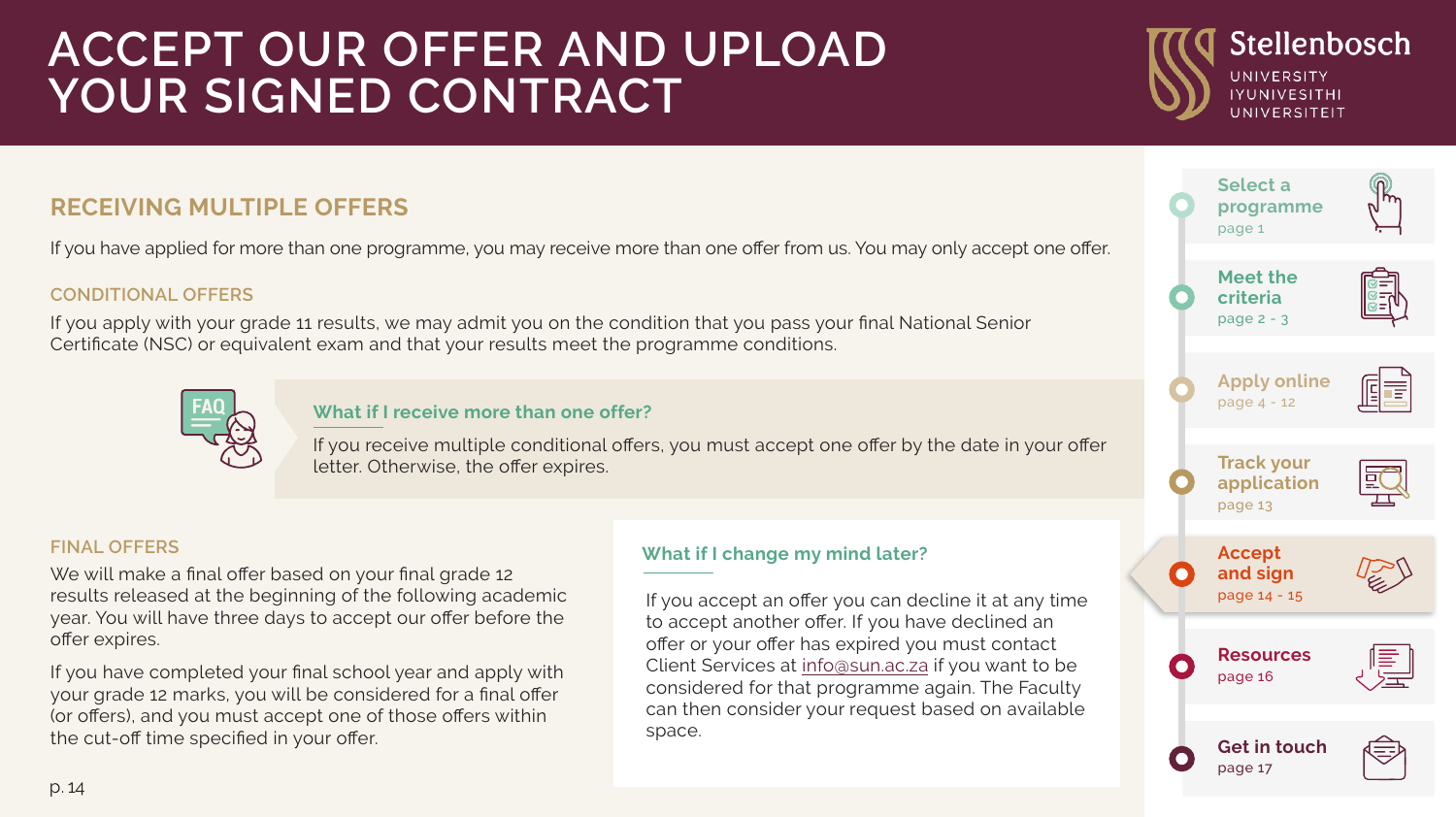## **ACCEPT OUR OFFER AND UPLOAD YOUR SIGNED CONTRACT (Continued)**

### **UPLOAD YOUR SIGNED CONTRACT**

When you first accept an offer (whether that is a conditional or final offer), we will ask you to submit a signed Student Contract. Once you have accepted a final offer and uploaded your Student Contract, you will be able to register when the official registration opens.

You will not be able to register if we have not received your signed Student Contract.

If you are an international student, you will receive a letter of undertaking from the University to apply for your study visa. You will undergo a pre-registration process, where we will verify that you have a valid passport, study visa, South African medical cover and have paid the required fees. Please read more on the requirements [here.](http://www.sun.ac.za/english/SUInternational/international-students/visa-information)



**Selec[t a](#page--1-0)  [programme](#page--1-0)** [page 1](#page--1-0) 

UNIVERSITY **IYUNIVESITHI** UNIVERSITEIT

Stellenbosch

**[Meet the](#page--1-0) [criteria](#page--1-0)**  [page](#page--1-0) 2 - 3

**[Apply online](#page--1-0)**  [page 4 -](#page--1-0) 12

间重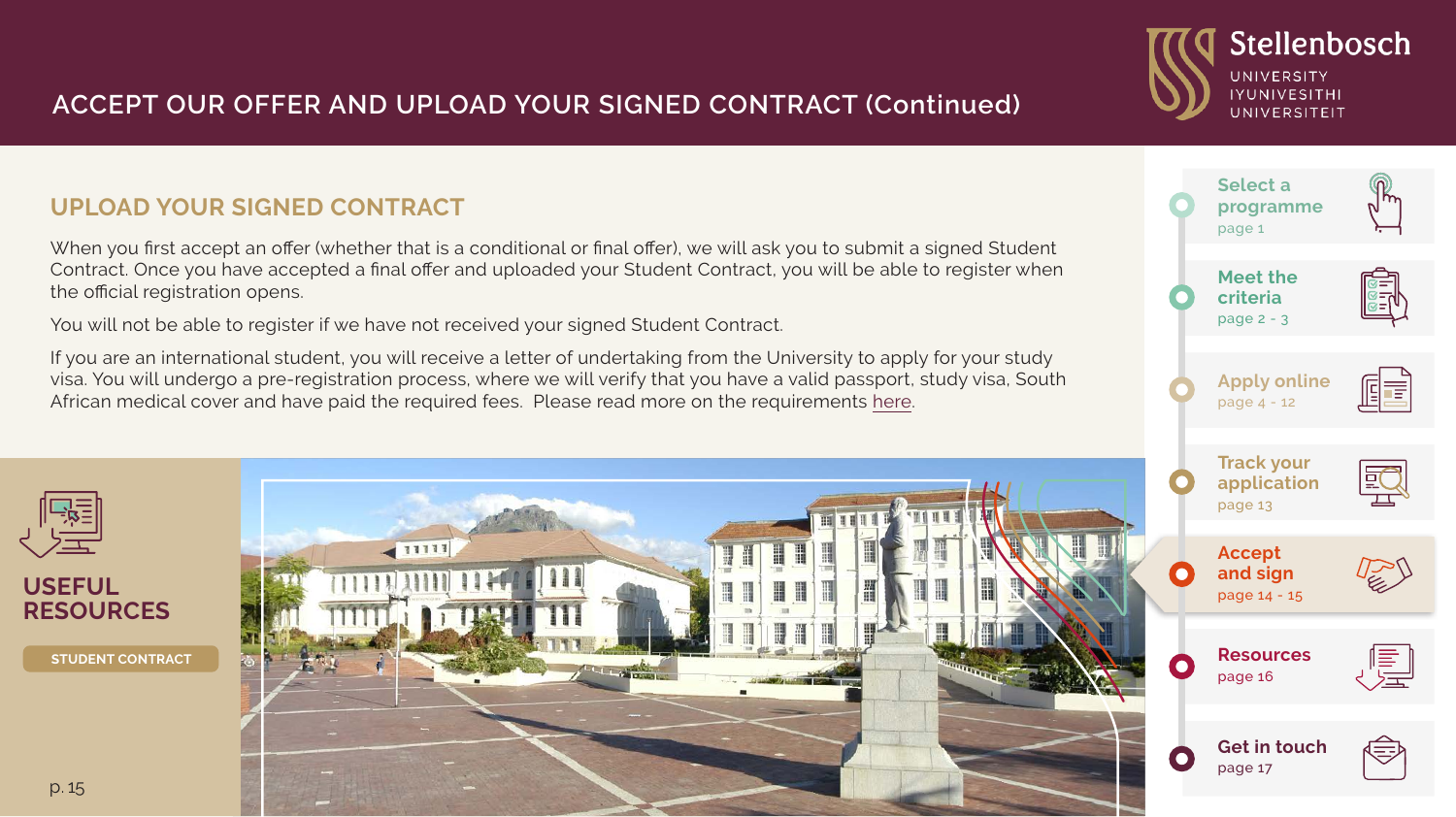# <span id="page-9-0"></span>**RESOURCES**

**WANT MORE INFORMATION ABOUT THE PROGRAMMES WE OFFER?** Check out **What can I study?** on [www.maties.com](http://www.sun.ac.za/english/maties) or browse the [University calendar](http://www.sun.ac.za/english/faculty/Pages/Calendar.aspx).





Stellenbosch

UNIVERSITY **IYUNIVESITHI** UNIVERSITEIT

**USEFUL RESOURCES**